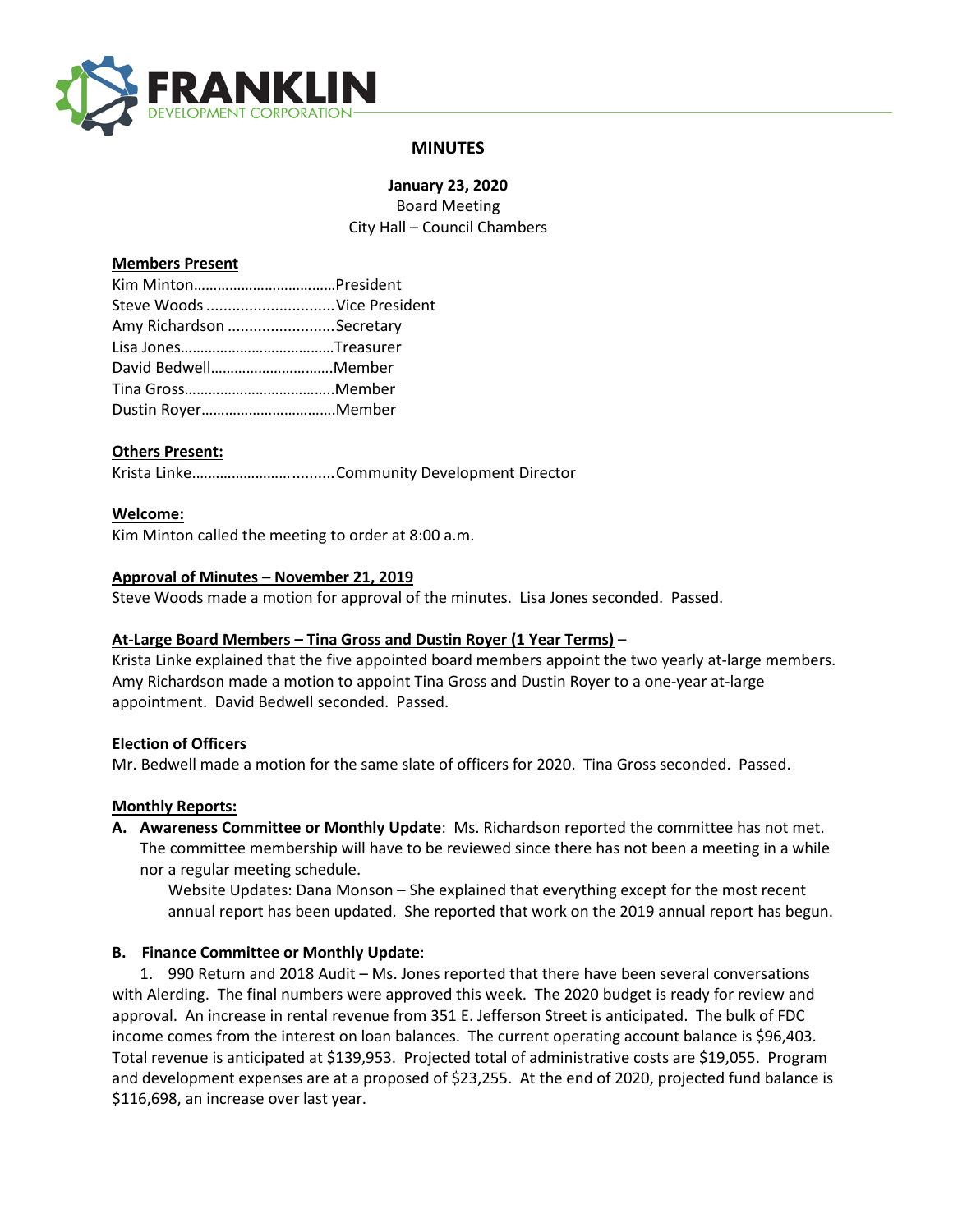Mr. Bedwell asked why there is a \$4,000 drop in the interest income between 2019 and 2020. Ms. Linke reported the closing of 10 loans last year which was abnormally high. And she was erring on the conservative side. She also explained that some of the tax sale money went into operating and some into direct investments. Last year the monies went back in to the revolving loan fund and not the operations account. This year the loan payments will stay in the revolving loan fund account but the interest will be transferred into the operating account. Ms. Linke explained the increase in the rental income. The tenant on the east side of 351 E. Jefferson moved out and JP Parker is taking over the space to use for storage and will pay \$600 per month. On the other side the contractors leasing the space already were awarded another contract for the city, so there will be \$1200/month for both of the projects for a total of \$2400/month from that side of the building. Ms. Linke also added monies for annual meeting.

Ms. Richardson made a motion to approve the 2020 budget as presented. Ms. Gross seconded. Passed.

- **C. Loan and Grant Committee or Monthly Update:** Ms. Linke has been fielding calls and letting people know these were last year's deadlines. She has presumed they will stay the same this year but wanted to discuss with the board. FDC has not gone to the RDC yet, so there is no new funding in place at this time.Ms. Linke has closed outstanding projects. There is approximately \$50,000 that won't be used from past applications. \$30,000 is also available from programming not awarded last year. Ms. Linke advised preceding with the first round of applications with \$50-60,000 available pending board approval and following the deadlines listed below. Waiting until the April 29<sup>th</sup> deadline is also an option. Ms. Linke just wants to be assured that with the current construction season and weather breaking soon, applicants have their information and are ready to go with contractors lined up. She has not advertised this first round at all. Mr. Woods advised waiting until the April deadline with a better idea of what funding will be available. Ms. Jones asked if FDC will received RDC funding this year. Ms. Linke explained the mayor's desire to have meetings again this year with the different city boards to determine what is possible and available. Finances will be very tight this year. Ms. Jones concurred with Mr. Woods. Ms. Minton wondered if it should be May instead of April. Ms. Linke said maybe just one round of applications and no February meeting at all, cancelling the first round. April scheduling was to avoid spring break. Ms. Linke advises moving it out and having two rounds at the most this year. Dustin Royer asked if the second round would be in late summer and Ms. Linke thought so, instead of July maybe August. So the two rounds would be April and August. Ms. Linke will advise them and send out to all the members.
	- 1. 2020 1<sup>st</sup> Round of Applications (\$50,000 available)
		- 1. Applications Due: April 3rd at 4:00pm
		- 2. Site Visits Conducted: April 21<sup>st</sup> at 3:00pm
		- 3. Loan and Grant Committee: April 29<sup>th</sup> at 3:00pm
		- 4. Awards Announced at Board Meeting: April 30<sup>th</sup> at 8:00am
- 2. 2<sup>nd</sup> Round of Applications Due August TBD (pending RDC funding)

Mayor Steve Barnett reviewed upcoming east side projects and the anticipated financial gain from it all.

## D. **Development Committee or Monthly Update:**

1. Tax Certificate Properties Update – The city does not own any currently. Ms. Richardson asked if there has been any feedback from the school on their collaboration with the city. Ms. Linke spoke with Mr. Hessman, and he identified it to have been a positive experience that they would